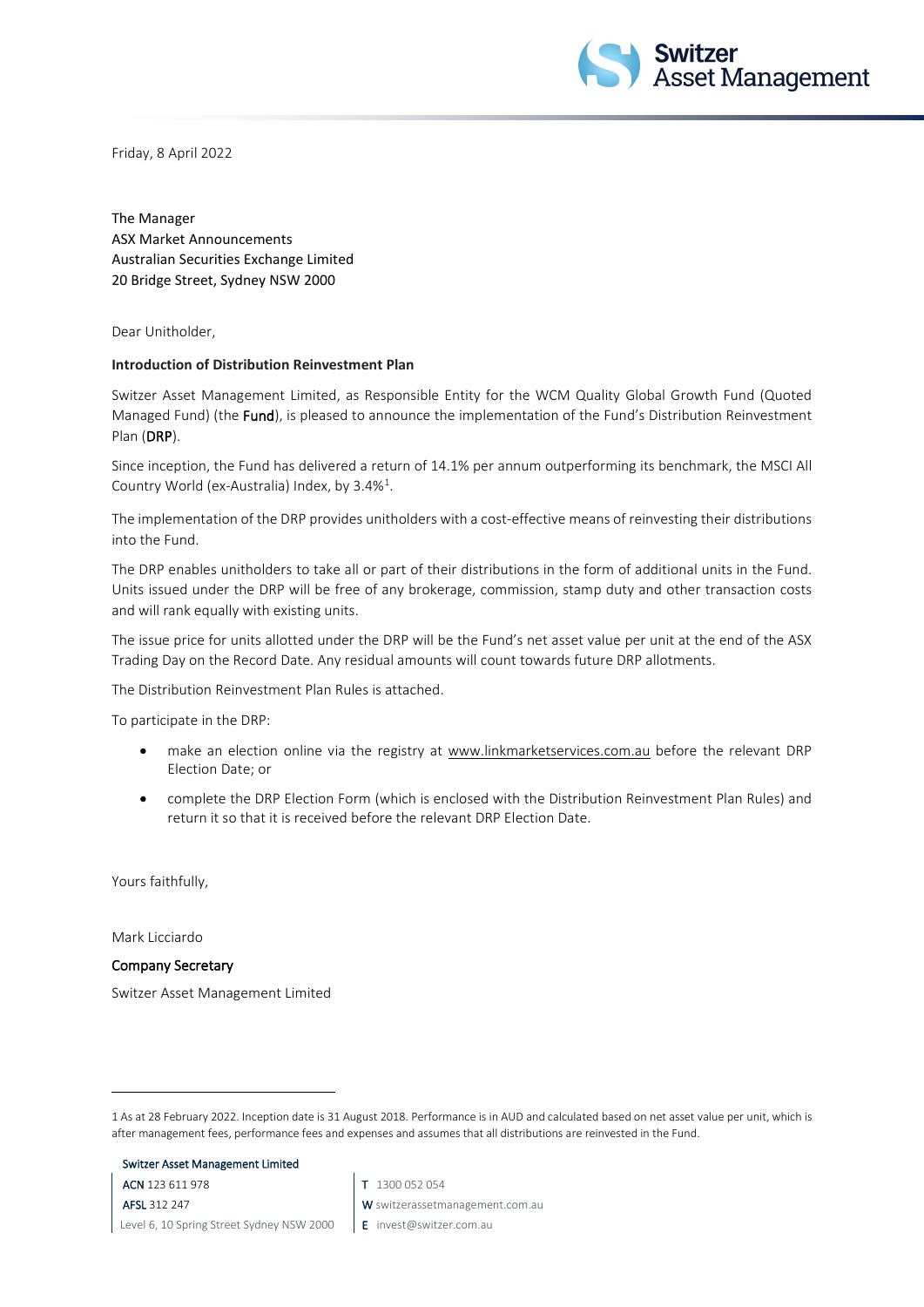

# WCM QUALITY GLOBAL GROWTH FUND (QUOTED MANAGED FUND)

# (ASX: WCMQ)

# DISTRIBUTION REINVESTMENT PLAN RULES

Issued by Switzer Asset Management Limited

ABN 26 123 611 978

AFSL 312247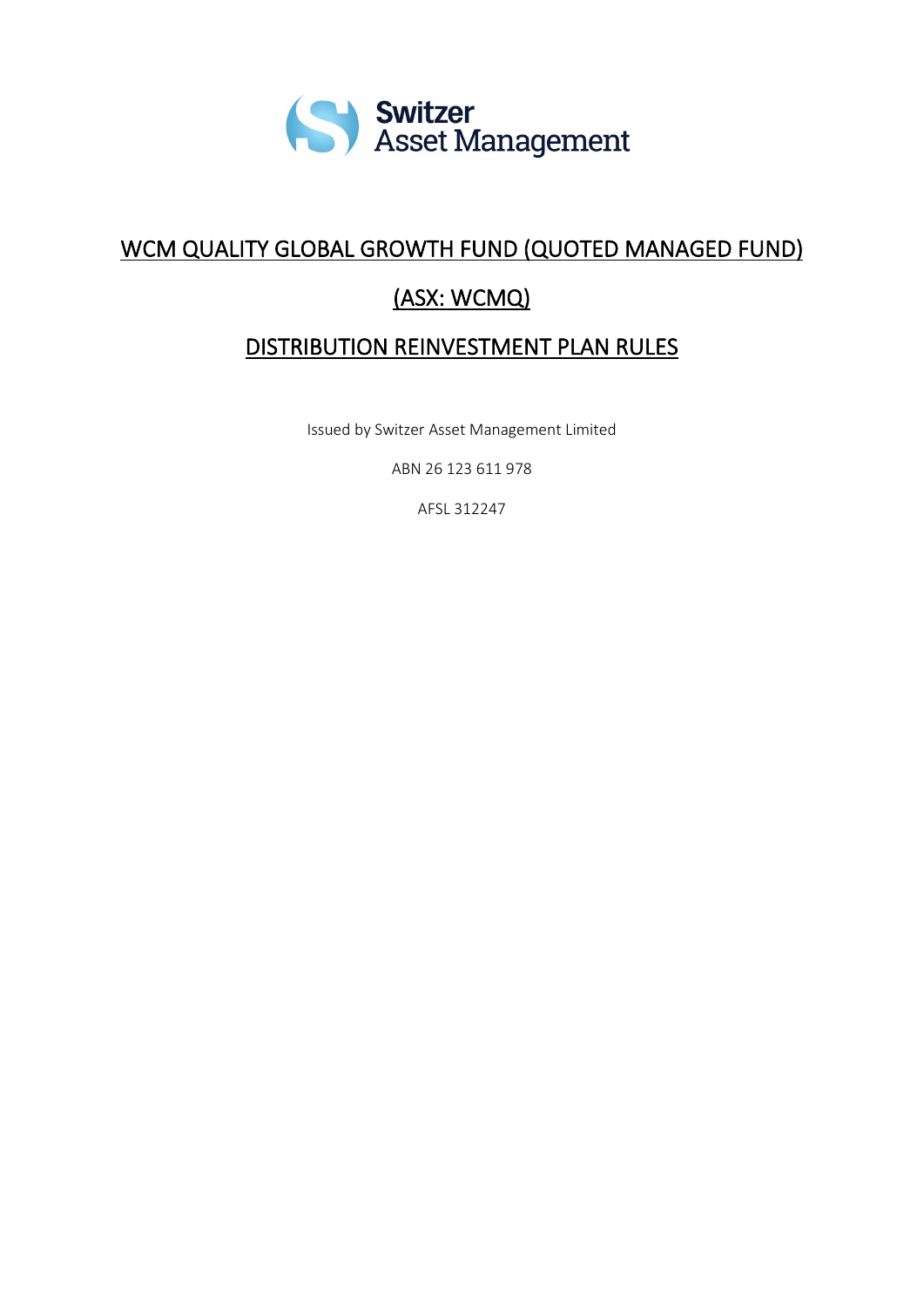#### INTRODUCTION

#### 1.1 Name of Plan

The Plan is called the WCM Quality Global Growth Fund (Quoted Managed Fund) Distribution Reinvestment Plan.

#### 1.2 Object of the Plan

The object of the Plan is to provide a means by which Unitholders may elect to increase their Unitholding in the Trust by reinvesting all or part of their Distributions in additional Units.

#### 1.3 Commencement of the Plan

The Plan will commence operation on the date determined by the Directors.

### 2. DEFINITIONS AND INTERPRETATION

#### 2.1 Definitions

In this Plan, unless the context requires otherwise:

Application Form means a form as set out in Schedule 1 or other form approved by the Directors from time to time by which a Unitholder may apply to join the Plan.

AQUA Market means the ASX Quoted Assets Market operated by the ASX that accommodates a range of exchange traded products including exchange traded funds, structured products and exchange traded managed funds.

AQUA Rules means the rules that govern the quotation of financial products on the AQUA Market, including the rules set out in Schedule 10A of the ASX Operating Rules which are applicable while the Units are quoted on the AQUA Market, each as amended or replaced from time to time, except to the extent of any express written waiver by ASX.

ASX means ASX Limited ACN 008 624 691.

Constitution means the Constitution of the Trust.

Directors means the directors of the Responsible Entity acting as a board or a duly appointed committee of the board from time to time.

Distribution means a cash distribution or the cash component of a distribution payable by the Trust.

Full Participant means a Participant who participates in the Plan in respect of all the Units held by the Participant, including Units currently held, Units allotted under the Plan, bonus Units (if any) subsequently allotted and any other Units acquired subsequently.

Partial Participant means a Participant who participates in the Plan in respect of some but not all of the Units held by the Participant.

Participant means a Unitholder who participates in the Plan.

Plan means the WCM Quality Global Growth Fund (Quoted Managed Fund) Dividend Reinvestment Plan as amended from time to time.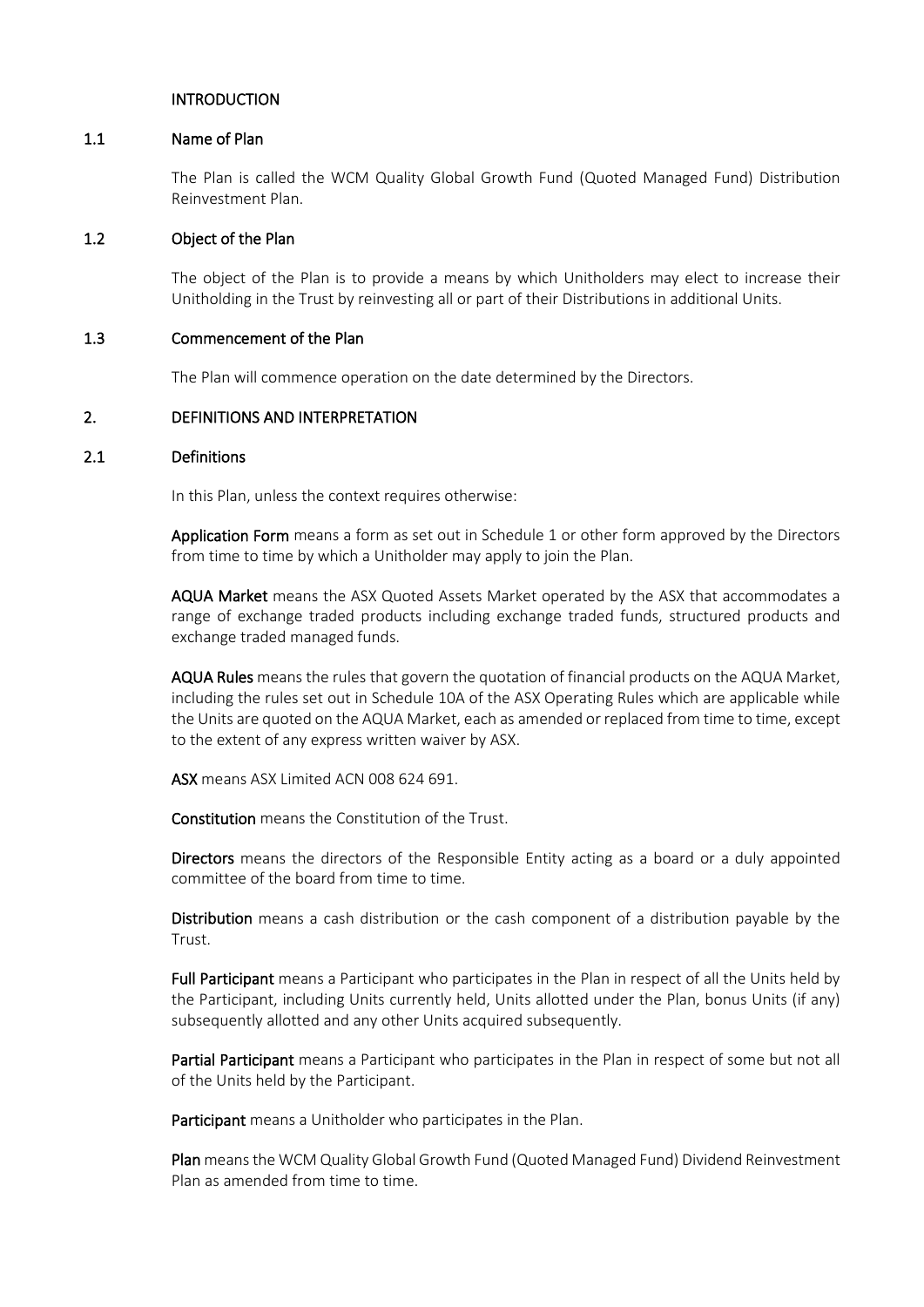Plan Units means Units which have been nominated by a Participant for participation in the Plan and which are subject to the Plan.

Plan Statement means a statement setting out the matters referred to in Rule 7.

**Record Date** means 5.00pm on the date a company closes its share register to determine which shareholders are entitled to receive the current Distribution. It is the date where all changes to registration details must be finalised.

Responsible Entity means Switzer Asset Management Limited ABN 26 123 611 978 as responsible entity for the WCM Quality Global Growth Fund (Quoted Managed Fund) ARSN 625 955 240.

Rules means the rules set out in this document and any amendments to these Rules.

Unit means a fully paid ordinary Unit in the Trust.

Unitholder means a person registered as the holder of Units.

Suspension Date means the date determined by the Directors and notified to participants pursuant to Rule 10.2(c).

Trust means WCM Quality Global Growth Fun ARSN 625 955 240

Variation Form means a form as set out in Schedule 2 or other form approved by the Directors from time to time by which a Participant may apply to vary the level of or withdraw from participation in the Plan.

#### 2.2 Interpretation

In these Rules, unless the context requires otherwise:

- (a) words denoting the singular include the plural and vice versa;
- (b) words denoting an individual or persons include bodies corporate or incorporate and trusts and vice versa;
- (c) wherever the word "include" appears in any form, it is to be construed as being followed by the words "without being limited to";
- (d) a reference to any document or agreement includes a reference to that document or agreement as amended, novated, supplemented, varied or replaced from time to time;
- (e) where any word or phrase is given a defined meaning in these Rules, any part of speech or other grammatical form of that word or phrase has a corresponding meaning;
- (f) references to currency are to the currency of Australia;
- (g) unless otherwise identified a word which is given a special meaning by the Corporations Act will where the context allows have the same meaning in this agreement; and
- (h) a reference to any statute or regulation includes any amendment, consolidation, reenactment or replacement of it.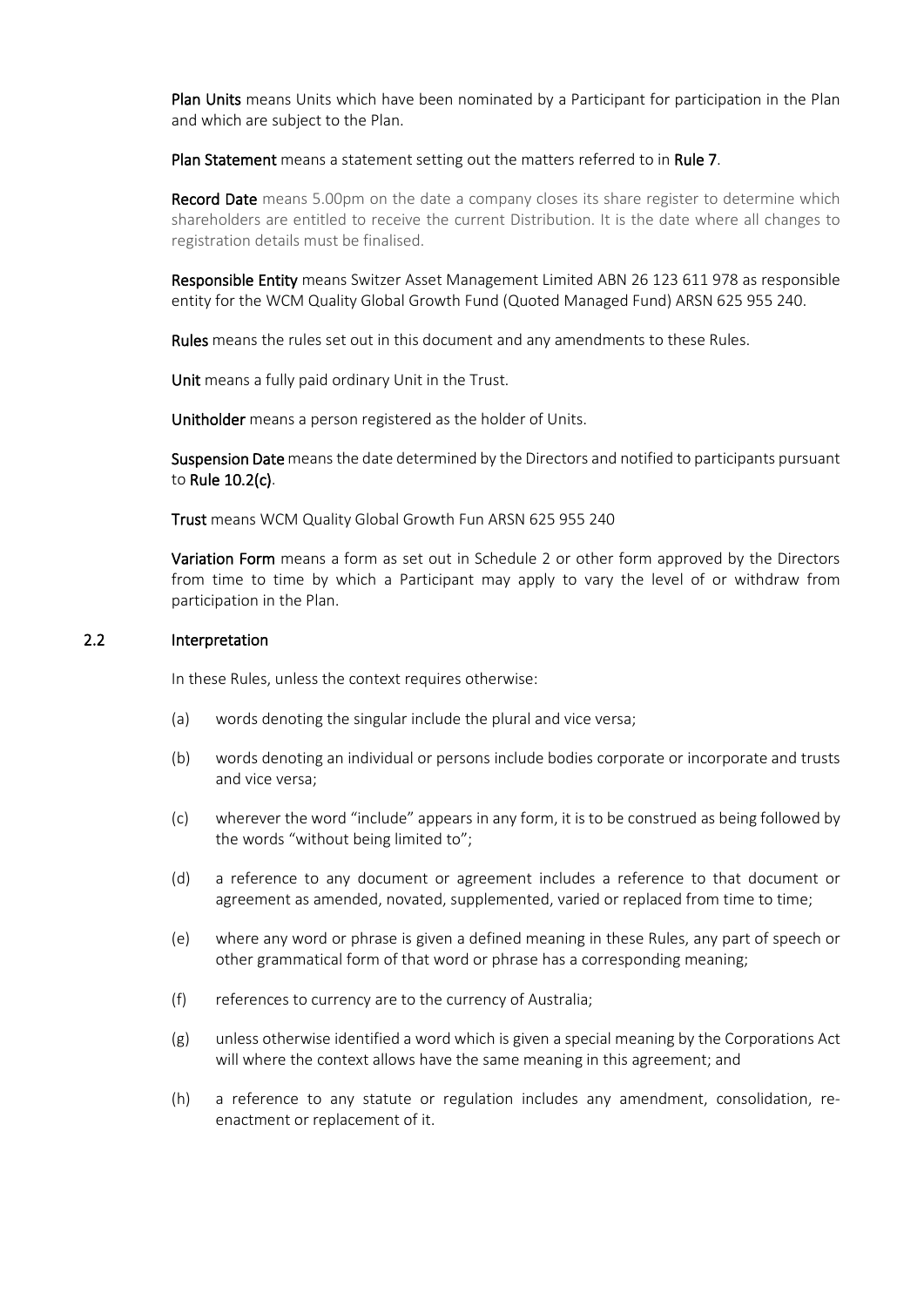### 3. PRINCIPAL CONDITIONS

#### 3.1 Constitution, AQUA Rules and Corporations Law to be Paramount

These Rules are to be interpreted subject to the Constitution, the AQUA Rules, the Corporations Act and any other applicable laws.

#### 3.2 Plan does not apply

The Plan does not apply where, in accordance with the Trust's Constitution or otherwise by law:

- (a) the Directors are entitled to retain all or part of a Distribution payable in respect of Units which a Participant has nominated as participating in the Plan; or
- (b) the Trust is entitled to a charge over those Units or over any Distribution payable in respect of those Units.

#### 3.3 Plan Rules to be Binding

Subject to Rule 3.1, the Plan:

- (a) will operate in accordance with these Rules; and
- (b) binds each Participant.

### 3.4 Participation

Participation by Unitholders in the Plan:

- (a) is optional;
- (b) may be varied or withdrawn at any time; and
- (c) cannot be transferred.

The Trust or any person appointed by the Trust may underwrite subscriptions for Units which would be issued under the Plan if all Unitholders elected to fully participate in the Plan. Any Units issued in connection with such an underwriting will be issued on the terms and conditions of the Plan as if the underwriter were a Unitholder which had elected to fully participate in the Plan.

## 4. ELIGIBILITY

#### 4.1 Eligible Unitholders

Subject to Rule 4.2, the Responsible Entity for the Trust will invite all Unitholders to participate in the Plan.

#### 4.2 Ineligible Unitholders

The Directors may determine that a Unitholder is ineligible to participate in the Plan if:

(a) the Unitholder's registered address is in a country or place where participation in the Plan would or may be unlawful, impractical, impossible or subject to adverse legal requirements; or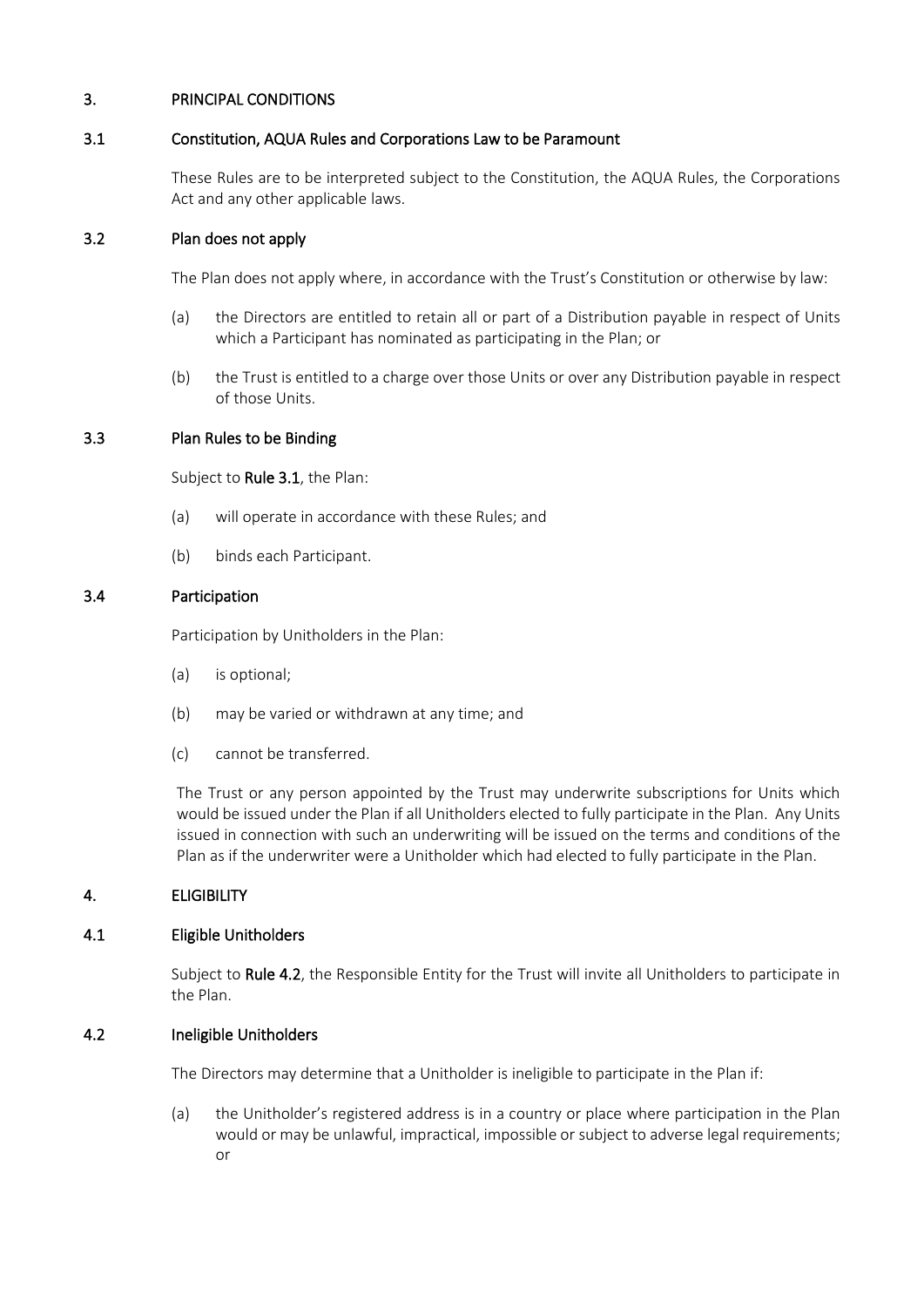(b) the Unitholder's participation in the Plan may result in a breach of the Trust's Constitution, the Corporations Act, the AQUA Rules or any other applicable law.

### 4.3 Notification of Ineligibility

If the Directors determine that a Unitholder is ineligible to participate in the Plan, the Responsible Entity will notify that Unitholder of the rejection of any application made by that Unitholder as soon as practicable.

### 5. PARTICIPATION

### 5.1 Application for Participation

A Unitholder may apply to participate in the Plan:

- (a) after receiving an invitation to participate in the Plan; and
- (b) by delivering a signed and completed Application Form to the Responsible Entity in accordance with the instructions provided by the Trust.

### 5.2 Limit on Plan Units

The Directors may in their absolute discretion set a limit on the number of Units which Unitholders may nominate for participation in the Plan.

### 5.3 Full Participation

#### Subject to Rule 5.2:

- (a) a Unitholder may nominate all of the Unitholder's Units from time to time to participate in the Plan; and
- (b) if a Unitholder does not specify the number of Units to be subject to the Plan on the Application Form, the Unitholder is taken to have applied for all of that Unitholder's Units to be subject to the Plan.

## 5.4 Partial Participation

- (a) Subject to Rule 5.2, a Unitholder may nominate a specific number of the Unitholder's Units to participate in the Plan.
- (b) Where Units are allotted to a Partial Participant:
	- (i) under the Plan, the Units will be added to the Unitholder's Plan Units;
	- (ii) as part of a pro rata issue, a proportion of these Units (being the same proportion as the number of the Unitholder's Plan Units bears to that Unitholder's total holding immediately prior to the pro rata issue being made) will be added to the Unitholder's Plan Units.

### 5.5 Variation to Participation in the Plan

A Participant may at any time increase or decrease the number of that Participant's Units in the Plan by completing and returning to the Responsible Entity a Variation Form specifying the variation.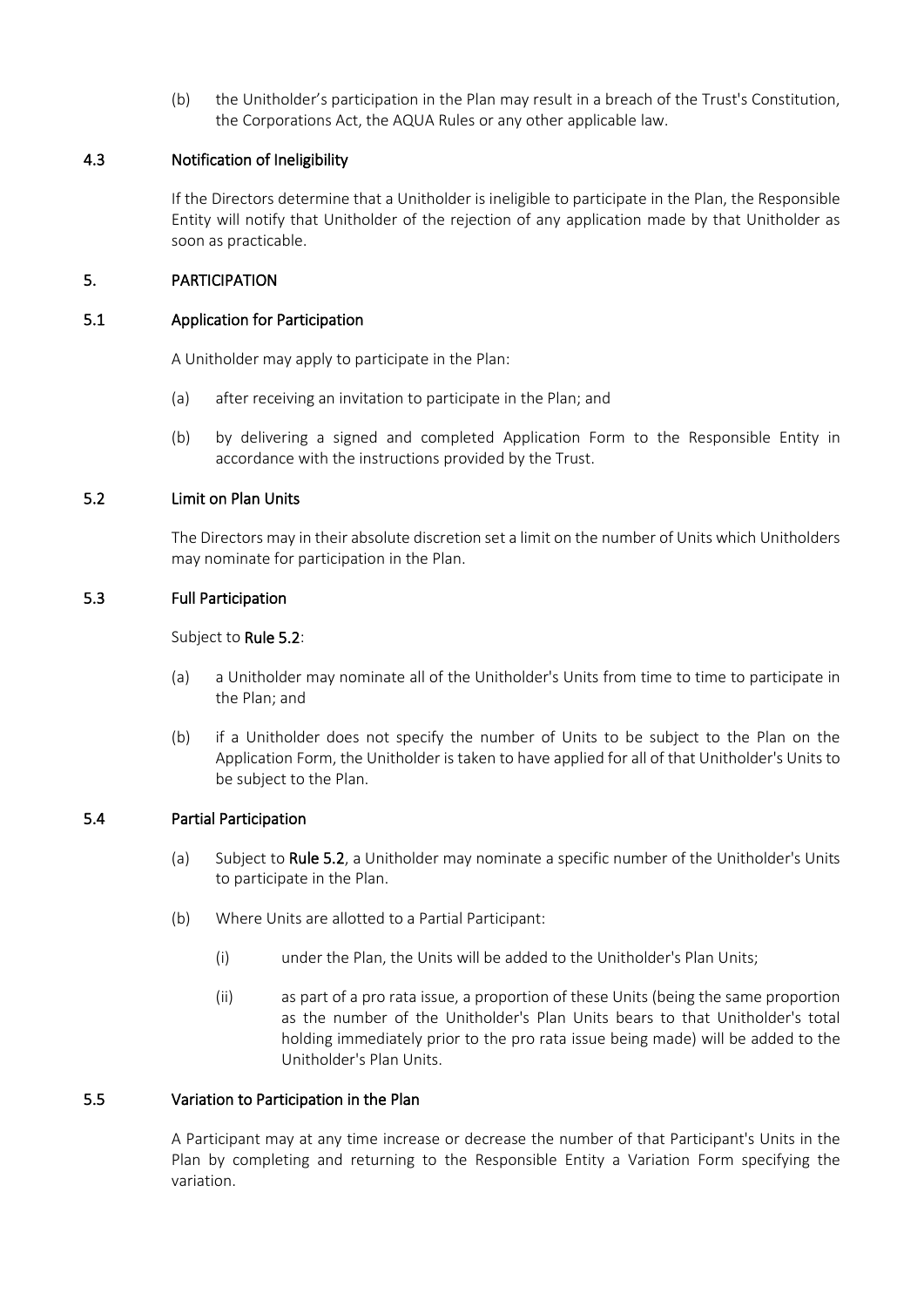## 5.6 Duration of Participation

Subject to Rule 4.3, a duly completed and signed Application Form to participate in the Plan is effective from the date the Application Form is received by the Responsible Entity until:

- (a) the Participant formally varies or terminates participation in the Plan;
- (b) the termination of the Plan by the Directors; or
- (c) the termination of the Participant's participation in the Plan,

in accordance with these Rules.

## 6. OPERATION OF THE PLAN

### 6.1 Plan Account

The Directors will:

- (a) establish and maintain a separate Plan account for each Participant; and
- (b) apply Distributions payable on Plan Units, on behalf of the Participants, in subscribing for Units

## 6.2 Fractional entitlements and residual cash balances

- (a) Where the calculation of the number of additional Units a Participant is entitled to pursuant to Rule 6.4(d) results in a fractional entitlement, the cash value of that Participant's fractional entitlement to Units shall be carried forward for the subsequent Distribution Period as a credit in that Participant's Plan account, without interest.
- (b) Where a Unitholder ceases to be a Participant in the Plan for any reason, the Participant shall not be entitled to receive any payment of any residual cash balance in credited to that Participant's Plan account , and any such residual cash balance shall be eliminated from the relevant Plan account.

#### 6.3 Issue Price

The issue price of Units issued under the Plan will be the NAV at the end of the ASX Trading Day on the Record Date. The portfolio value will be confirmed by the custodian less any accrued liabilities and expenses at the ASX close on the Record Date. The number of Units on issue at the ASX close on the Record Date will be confirmed by the registry provider. The issue price is the determined as follows:

*Closing NAV N* 

Where:

Closing NAV is the actual portfolio value less accrued fees and expenses on the Record Date as confirmed by the custodian; and

N is the number of Units on issue at the close of the Record Date as confirmed by the registry.

#### 6.4 Issue of Units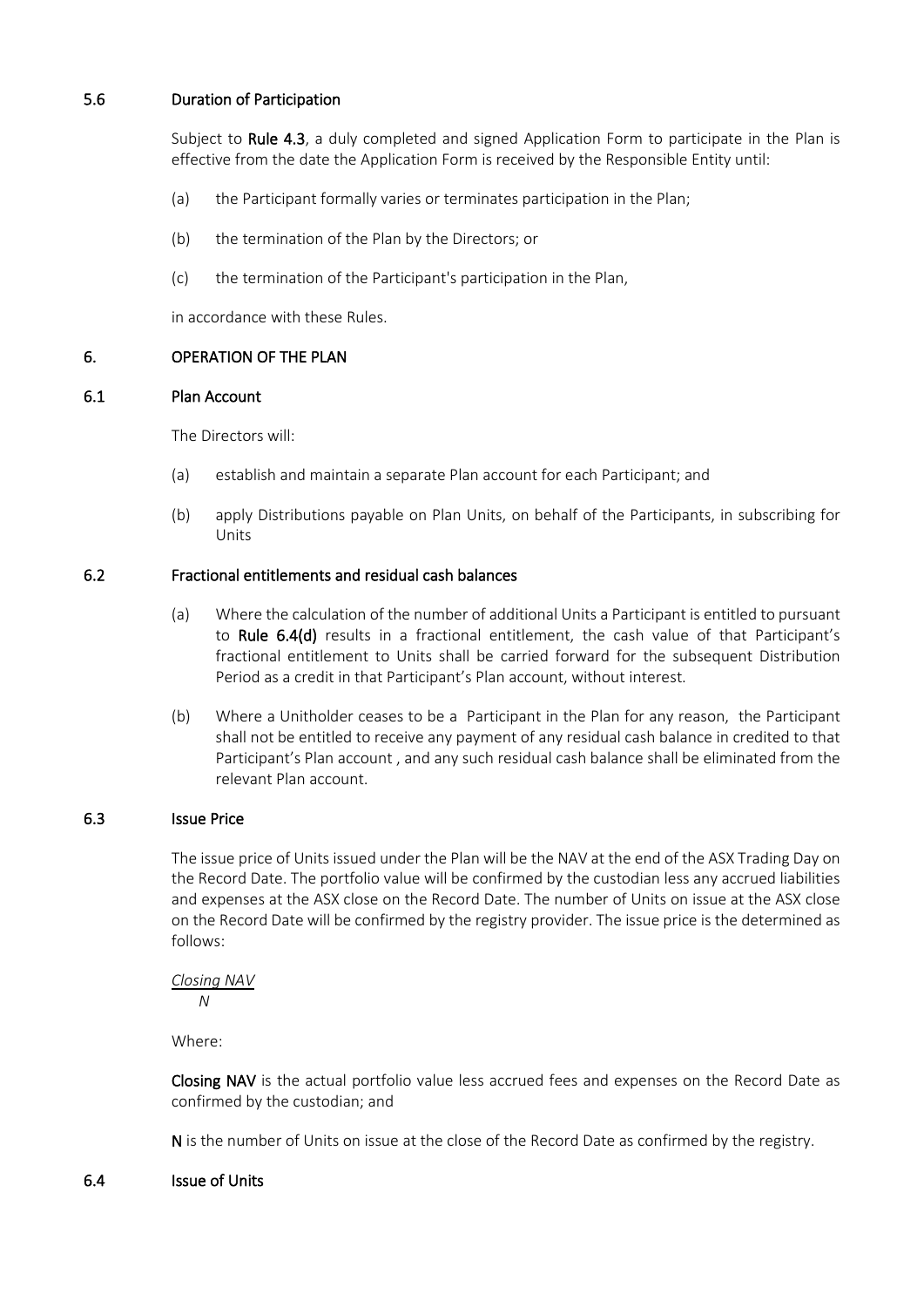Subject to Rule 10, for each Distribution payable on Plan Units, the Directors will:

- (a) determine the amount of the Distribution payable in respect of each Participant's Plan Units;
- (b) reduce the Distribution payable under Rule  $6.4(a)$  by any amount, including withholding tax, where appropriate, which the Responsible Entity is required to or may deduct for any reason from the Distribution payable to that Participant;
- (c) credit to the Participant's Plan account the amount calculated under Rule  $6.4(a)$  less any amount under Rule 6.4(b);
- (d) determine the number of Units which can be acquired under the Plan by dividing the amount in the Participant's Plan account by the issue price per Unit calculated under Rule 6.3, and rounding down to the nearest whole number;
- (e) on behalf and in the name of the Participant, subscribe for the number of Units determined under Rule 6.4(d) and debit the Participant's Plan account with the subscription amount for those Units;
- (f) issue to the Participant the number of Units determined under Rule 6.4(d); and
- (g) at the Responsible Entity's option, either reimburse the Participant for or retain and carry forward (without interest) in the Participant's Plan account, any balance of the Distribution payable on the Participant's Plan Units not accounted for under this Rule 6.4.

### 6.5 Ranking

All Units issued under the Plan are issued on the terms disclosed in the Plan and will, from the date of issue, rank equally in every respect with issued Units and participate in all Distributions subsequently declared.

#### 6.6 Unit Register

Units allotted under the Plan will be registered on the Unit register on which the Participant already holds Units or, if the Participant holds Units on more than one Unit register, on the Unit register which the Directors in their absolute discretion determine.

#### 6.7 Holding Statement

The Responsible Entity will issue a holding statement to each Participant in accordance with the requirements of the AQUA Rules setting out the total number of Units issued to that Participant under Rule 6.4(f).

#### 6.8 Trust Records

The Responsible Entity must record:

- (a) the number of Plan Units held by a Participant; and
- (b) changes to the number of Plan Units held by a Participant.

#### 6.9 Conclusive Evidence

The Trust's records kept under Rule 6.8 are conclusive evidence of the matters recorded.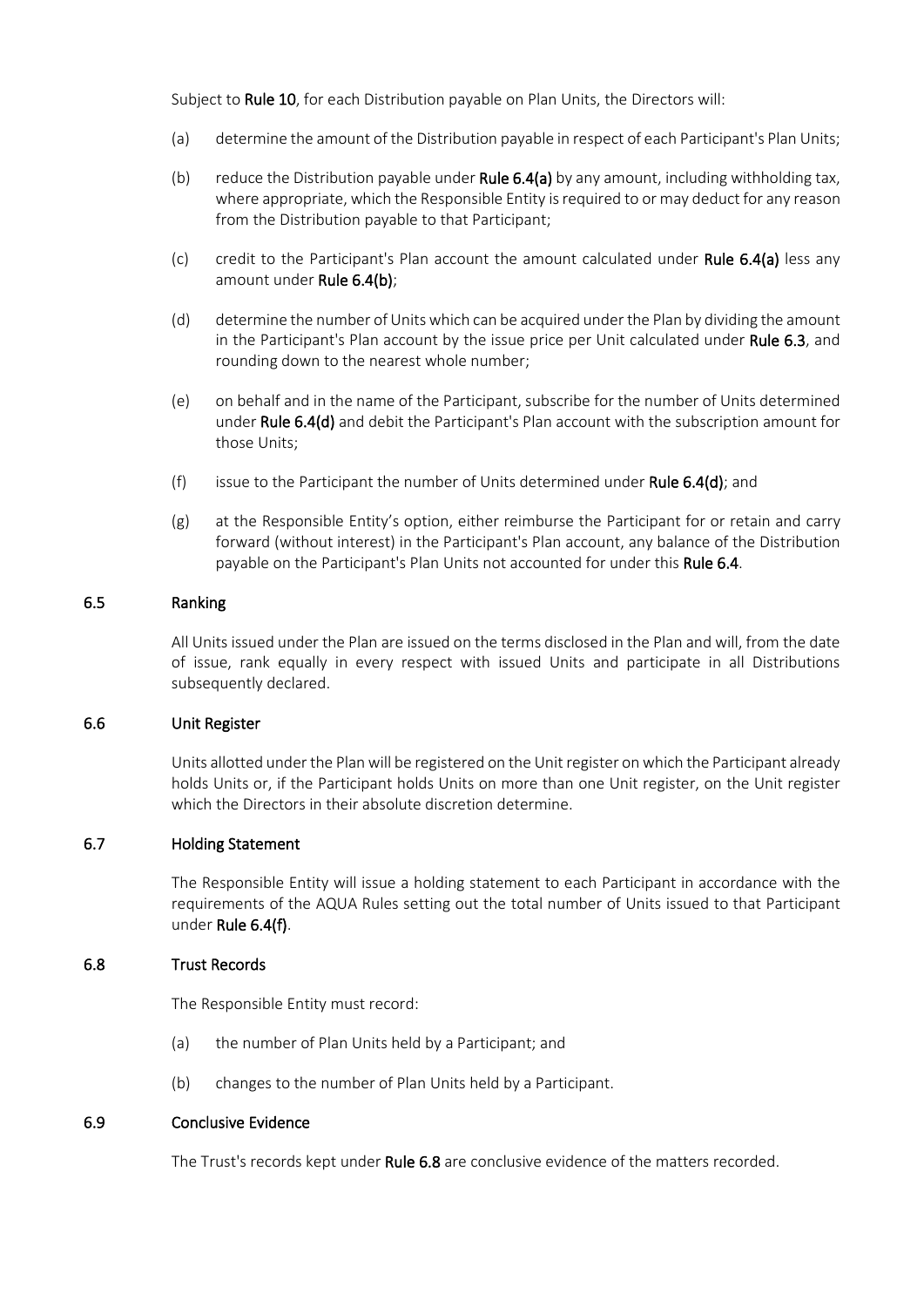# 7. PLAN STATEMENTS

The Trust will send to each Participant, as soon as practicable after each issue of Units under the Plan, a Plan Statement detailing:

- (a) the number of Plan Units of the Participant at the relevant record date;
- (b) the amount of the Distribution payable on each Plan Unit;
- (c) if applicable, the amount of withholding tax or other amount which has been deducted from the Distribution payable on the Participant's Plan Units;
- (d) the number of Units issued to the Participant under the Plan and the date of issue of those Units;
- (e) the issue price of each Unit allotted to the Participant under the Plan;
- (f) the balance of the Distribution payable on the Participant's Plan Units not applied towards additional Units under the Plan and retained in the Participant's Plan account or distributed to the Participant, as the case may be;
- (g) the Distribution and the imputation tax credit (if any) attaching to the Distribution; and
- (h) subject to any Unit transactions in the intervening period, the total number of Plan Units of the Participant after the Distribution.

### 8. ACQUISITION AND SALE OF UNITS BY PARTICIPANTS

#### 8.1 Reduction of Plan Units on Sale

Unless advised by the Partial Participant to the contrary, if a Partial Participant sells or transfers Units, the Units sold or transferred will, first, reduce the number of non-Plan Units and, secondly, the number of Plan Units.

#### 8.2 Further Units

Any further Units acquired by whatever means by a Full Participant automatically become Plan Units on being registered in the Participant's name.

## 9. TERMINATION OF PARTICIPATION BY PARTICIPANT

#### 9.1 Termination by Participant

A Participant may at any time terminate participation in the Plan by completing and returning to the Responsible Entity a Variation Form indicating the Participant's wish to terminate participation in the Plan.

## 9.2 Effective Termination

A Participant is taken to have terminated participation in the Plan on:

- (a) receipt by the Trust of a Variation Form in accordance with Rule 9.1;
- (b) registration of a transfer of all of the Participant's Plan Units;
- (c) termination of the Plan by the Directors in accordance with Rule 10;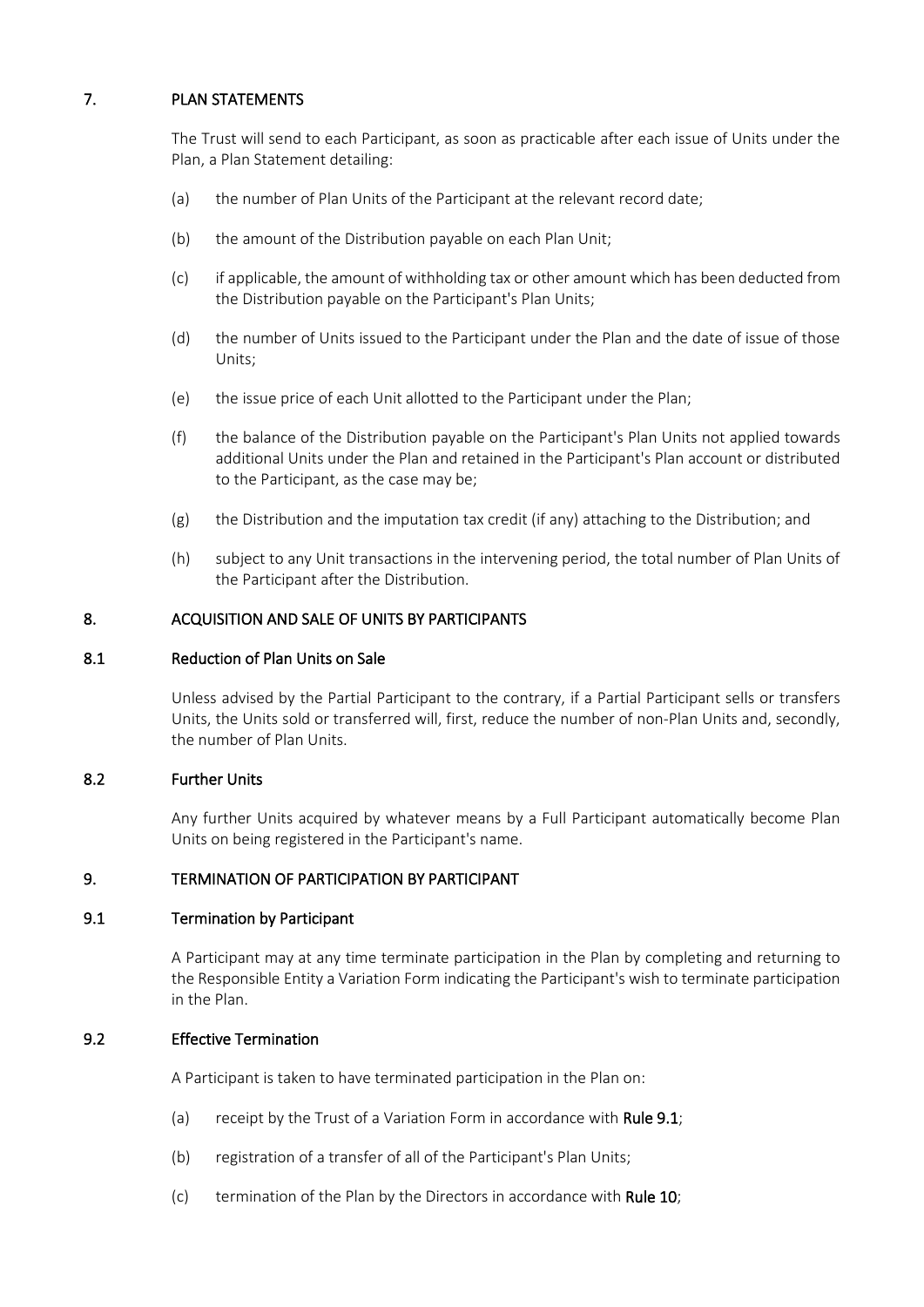- (d) receipt by the Trust of the notice of death, bankruptcy or liquidation of the Participant; or
- (e) the Participant ceasing to be eligible to participate in the Plan.

### 9.3 Joint Unitholders

For the purposes of Rule 9.2, the death of any one, two or more joint Unitholders does not automatically terminate participation by the remaining Unitholder or joint Unitholders.

#### 10. VARIATION, SUSPENSION AND TERMINATION OF THE PLAN BY THE DIRECTORS

#### 10.1 Variation, Suspension and Termination of the Plan

The Directors may at any time in their absolute discretion:

- (a) vary the Plan and any agreement relating to the Plan;
- (b) suspend the operation of the Plan;
- (c) recommence the operation of the Plan; or
- (d) terminate the Plan.

#### 10.2 Notice by Responsible Entity

The Responsible Entity will give each Participant notice of any:

- (a) termination of the Plan at least 3 months before the effective date of the termination;
- (b) variation of the Plan at least 1 month before the effective date of the variation; and
- (c) suspension or recommencement of the Plan as soon as reasonably practicable after the effective date of the suspension or recommencement.

#### 10.3 Plan Statement

If the Plan is terminated under Rule 10.1, the Responsible Entity will send to each Participant a Plan Statement and a cheque for the balance (if any) retained in the Participant's Plan account, as shown in the Plan Statement.

#### 10.4 Variation

If the Directors vary these Rules, a Participant continues to participate under the modified Plan unless the Responsible Entity is notified by the Participant to the contrary by a Variation Form.

#### 10.5 Suspension

- (a) Any suspension of the Plan under Rule 10.1 will be effective on the Suspension Date and until such time as the Directors resolve either to recommence or terminate the Plan.
- (b) From the Suspension Date until the suspension ceases to have effect under Rule 10.5(a), all Plan Units will automatically cease to be Plan Units.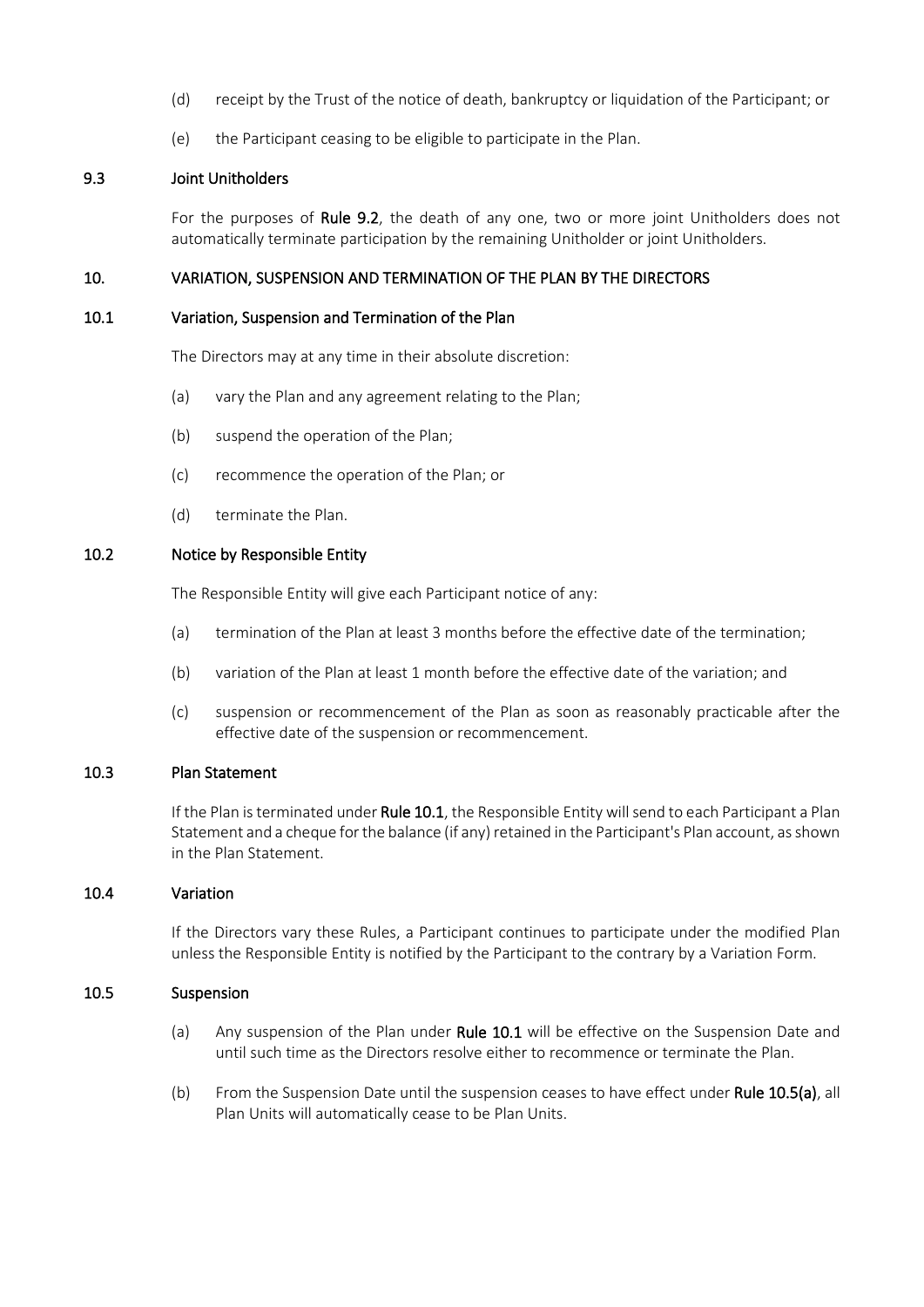#### 10.6 Recommencement

- (a) If the Directors resolve to recommence the operation of the Plan, they may direct that Units which were recorded as Plan Units immediately prior to the Suspension Date be reinstated as Plan Units with effect from the date of the recommencement of the Plan.
- (b) The Responsible Entity will give notice to Participants of the conditions of recommencement and any directions made under Rule 10.6(a).

### 10.7 No Waiver

The accidental omission to give notice of any variation, suspension or termination of the Plan to any Participant or the non-receipt of any notice by any Participant does not invalidate the variation, suspension or termination of the Plan.

#### 10.8 No Liability

Any variation, suspension, recommencement or termination of the Plan under Rule 10.1 will not give rise to any liability on the part of, or right of action against, the Trust or the Directors.

#### 11. COSTS TO PARTICIPATING UNITHOLDERS

A buy/sell spread and any other transaction costs may be payable in accordance with the Constitution by Participants on Units allotted under the Plan.

#### 12. ADMINISTRATION OF THE PLAN

#### 12.1 Directors Powers

The Directors have absolute discretion to:

- (a) resolve any dispute concerning the Plan in such manner as they see fit;
- (b) adopt any administrative procedures as they think appropriate; and
- (c) delegate to any one or more persons the exercise of any of their powers or discretions arising under the Plan.

#### 12.2 Decisions Binding

Subject to the AQUA Rules, any decision of the Directors is final and binding on Participants.

#### 13. TAXATION

Neither the Responsible Entity nor the Directors, its officers, employees, representatives or agents:

- (a) take any responsibility or assume any liability for, or as a consequence of, the taxation liabilities of Participants; or
- (b) represent or warrants that a Participant will gain any taxation advantage, or will not incur a taxation liability or disadvantage, as a result of participation in tile Plan.

#### 14. NOTICES

The provision of the Constitution relating to notices apply to these Rules.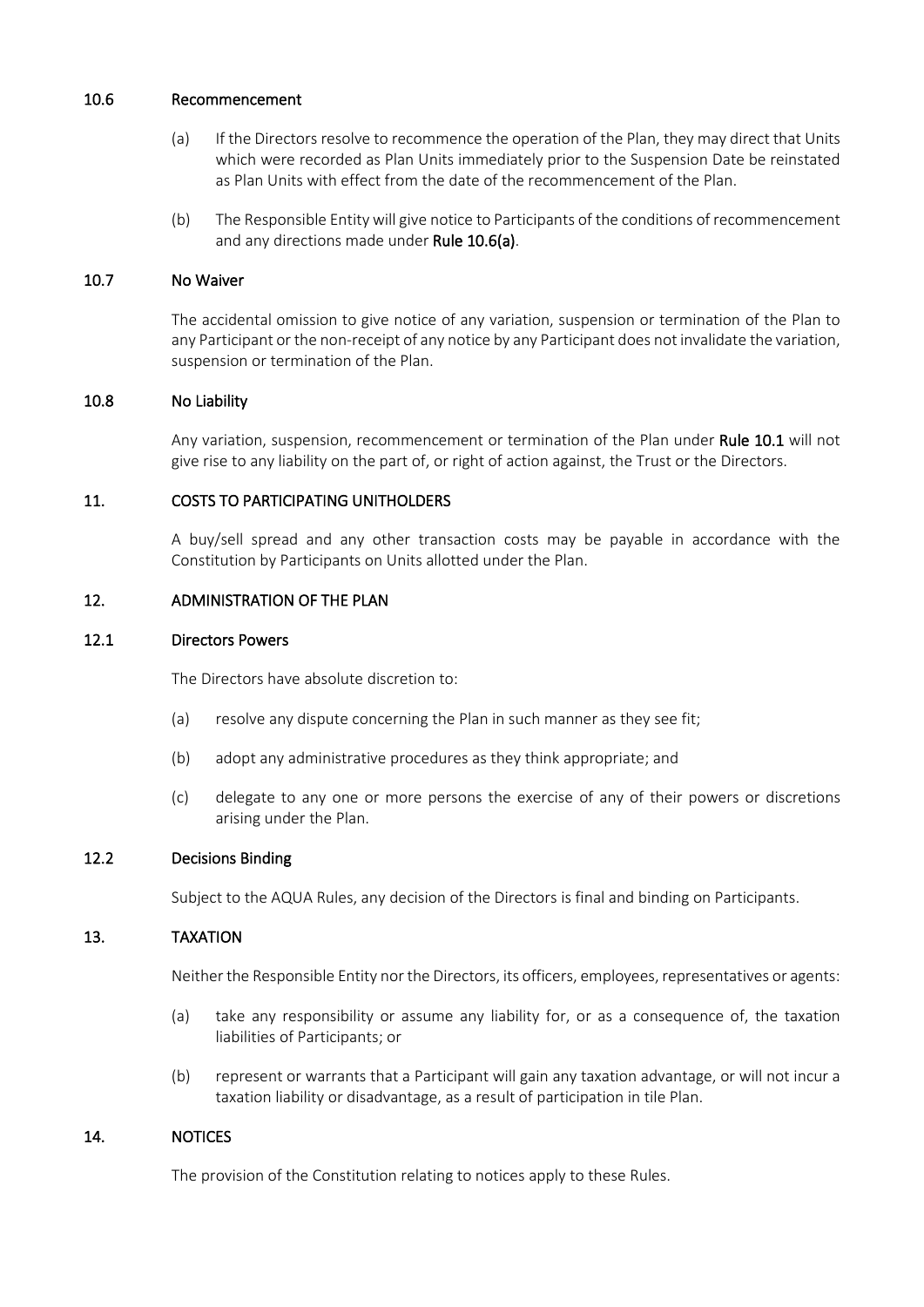# 14.1 GOVERNING LAW

The Plan and these Rules are governed by the laws of New South Wales.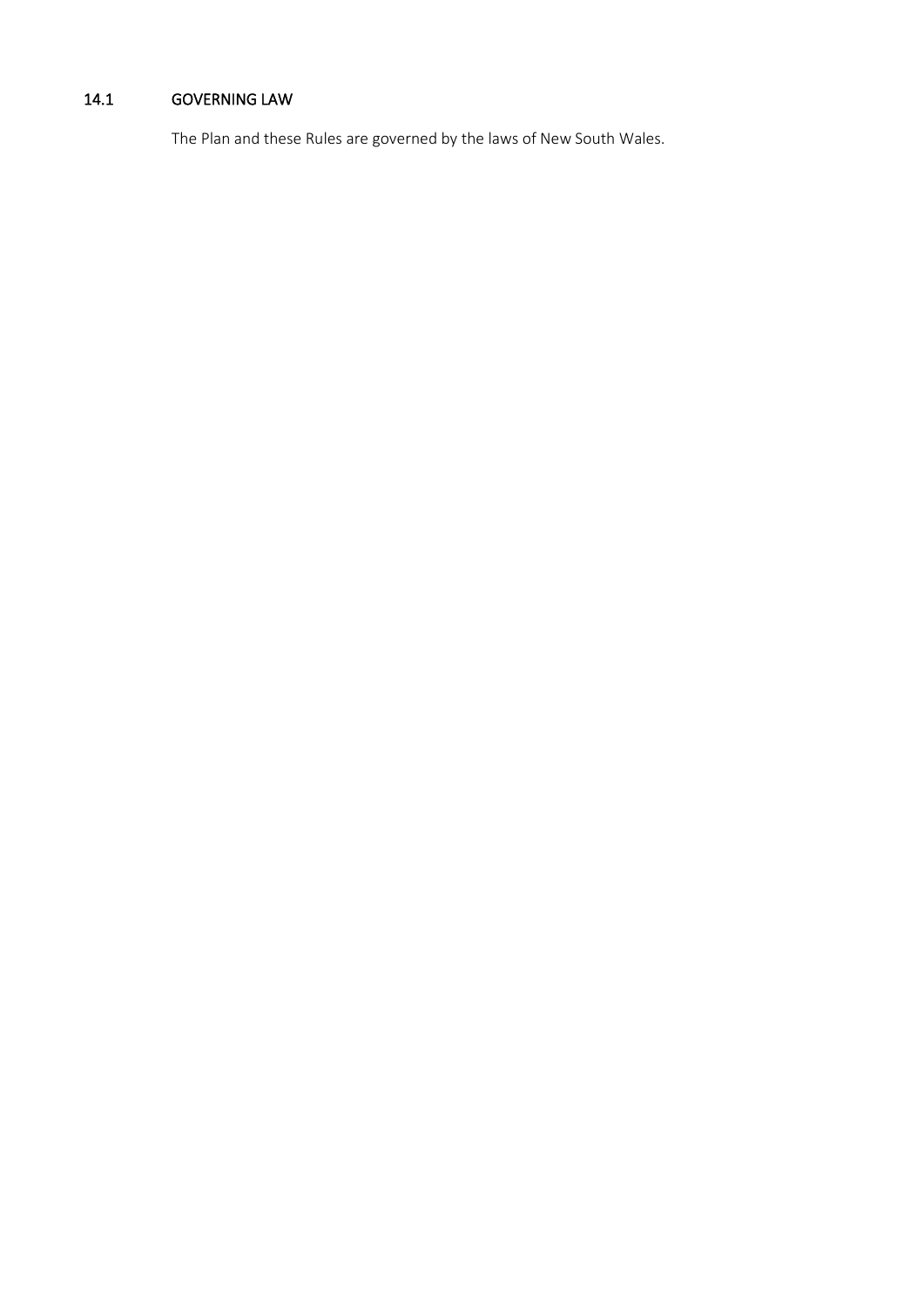

# SCHEDULE 1

# WCM QUALITY GLOBAL GROWTH FUND (QUOTED MANAGED FUND)

# (ASX:WCMQ)

# DISTRIBUTION REINVESTMENT PLAN

# APPLICATION FORM

| $\mathbf{1}$                      | <b>FULL PARTICIPATION</b>                                                                                                          |                                                                                   |  |   |       |
|-----------------------------------|------------------------------------------------------------------------------------------------------------------------------------|-----------------------------------------------------------------------------------|--|---|-------|
|                                   | questions.                                                                                                                         | If full participation is required tick this box. Do <b>not</b> answer any further |  | □ |       |
| $\overline{2}$ .                  | LIMITED PARTICIPATION                                                                                                              |                                                                                   |  |   |       |
|                                   | If limited participation is required tick this box and set out the number<br>of units you would like to participation in the Plan. |                                                                                   |  | ப | units |
| Signed by                         |                                                                                                                                    |                                                                                   |  |   |       |
|                                   |                                                                                                                                    |                                                                                   |  |   |       |
|                                   |                                                                                                                                    | Date                                                                              |  |   |       |
| Registered Unitholder's Signature |                                                                                                                                    |                                                                                   |  |   |       |

Notes

This Application Form is not valid unless signed.

An Application Form must be signed by the Unitholder or, if two or more persons hold units jointly, by each joint holder of the units.

If a Unitholder is a body corporate, this Application form (and all other notices or documents under the Rules) must be executed under its common seal or by a duly authorised officer or attorney.

If this Application Form is signed by an authorised officer of a body corporate a certified copy of a resolution of the directors of the corporation authorising the officer to sign the Application Form must accompany the Application Form.

If this Application Form is completed by an individual or a body corporate under a power of attorney, the power of attorney under which it is signed or a certified copy of that power must accompany the Application Form.